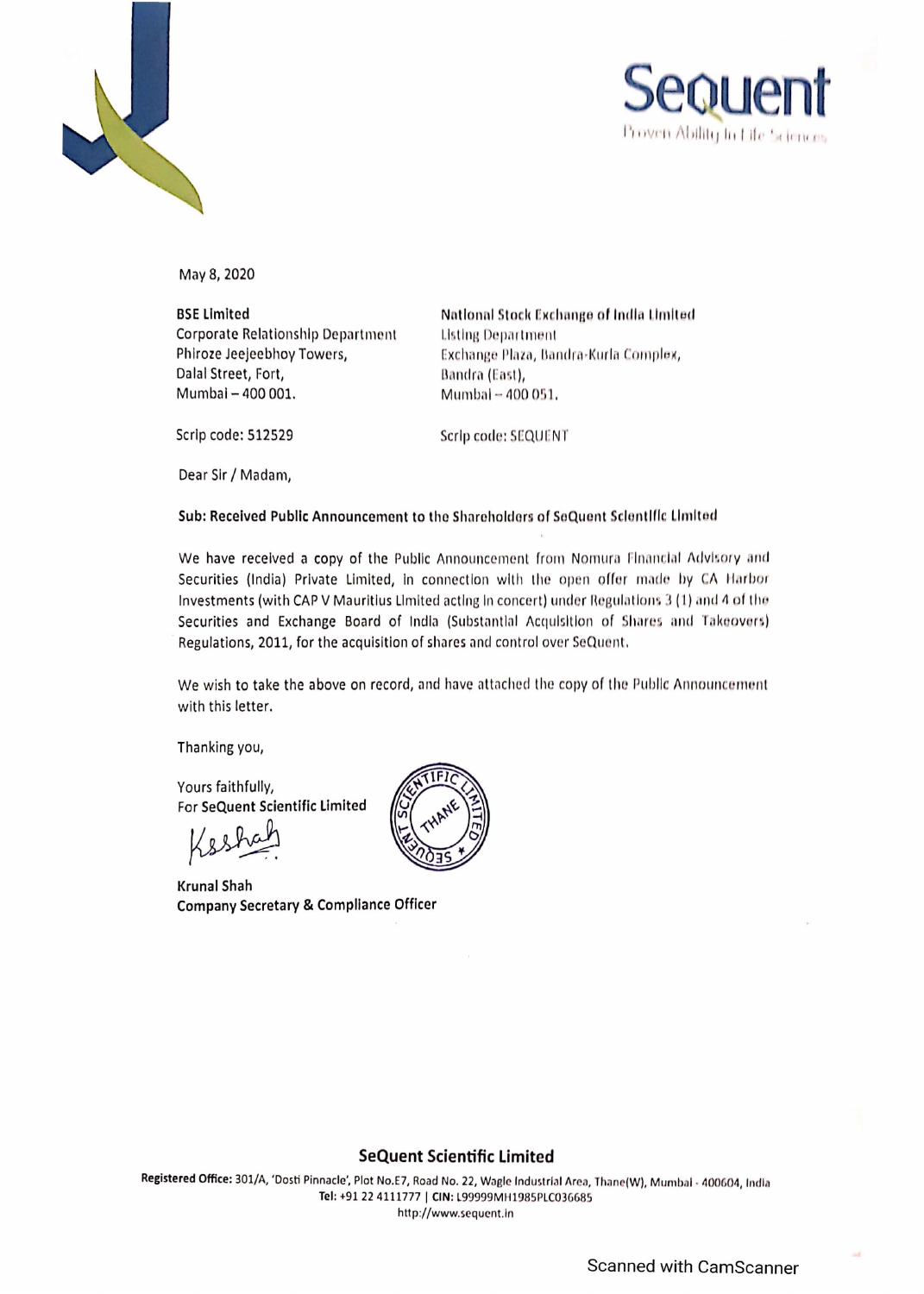#### **Nomura Financial Advisory and Securities (India) Private Limited**

| Registered Office:                  |           | <b>Telephone</b> $+91$ 22 4037 4037 |
|-------------------------------------|-----------|-------------------------------------|
| Ceejay House, Level 11, Plot F,     | Facsimile | +91 22 4037 4111                    |
| Shivsagar Estate, Dr. Annie Besant  | Website   | www.nomura.com                      |
| Road,Worli, Mumbai – 400 018, India |           |                                     |

#### **May 8, 2020**

| The Corporate Relations Department | The Listing Department                           |
|------------------------------------|--------------------------------------------------|
| <b>BSE</b> Limited                 | National Stock Exchange of India Limited         |
| Phiroze Jeejeebhoy Towers,         | Exchange Plaza, 5th Floor, Plot No. C/1 G Block, |
| Dalal Street                       | Bandra-Kurla Complex, Bandra (E)                 |
| Mumbai 400 001                     | Mumbai 400 051                                   |
|                                    |                                                  |
| Scrip Code: 512529                 | Scrip Code: SEQUENT                              |

Dear Sir/Madam,

**Re: Open offer for acquisition of up to 64,576,459 (Sixty Four Million Five Hundred Seventy Six Thousand Four Hundred and Fifty Nine) fully paid up equity shares of face value of INR 2 (Indian Rupees Two) each ("Equity Shares") of Sequent Scientific Limited ("Target Company"), representing 26% (twenty six percent) of the Expanded Voting Share Capital, from the Public Shareholders of the Target Company, by CA Harbor Investments ("Acquirer"), together with CAP V Mauritius Limited ("PAC"), in its capacity as a person acting in concert with the Acquirer ("Open Offer" or "Offer")**

With regard to the captioned open offer, the Acquirer has appointed Nomura Financial Advisory and Securities (India) Private Limited, as the Manager to the Offer pursuant to and in accordance with Regulation 12(1) of the Securities and Exchange Board of India (Substantial Acquisition of Shares and Takeovers) Regulations, 2011 and subsequent amendments thereto ("**SEBI (SAST) Regulations**").

Pursuant to and in compliance with Regulations 3(1), 4 and other applicable regulations of the SEBI (SAST) Regulations, the Acquirer together with the PAC is making an open offer for acquisition of up to 64,576,459 (Sixty Four Million Five Hundred Seventy Six Thousand Four Hundred and Fifty Nine) fully paid up equity shares of face value of INR 2 (Indian Rupees Two only) each of the Target Company, constituting 26% (twenty six percent) of the Expanded Voting Share Capital of the Target Company (as of the 10th working day from the closure of the tendering period for the Offer).

In accordance with Regulation 14(1) of the SEBI (SAST) Regulations, please find enclosed a copy of the public announcement dated May 8, 2020 ("**Public Announcement**") for the Open Offer.

All capitalized terms not defined herein shall have the same meaning, as set out in the Public Announcement.

Thanking you,

Yours sincerely,

**For Nomura Financial Advisory and Securities (India) Private Limited**

**Authorized Signatory Name:** Vishal Kanjani **Designation:** Vice President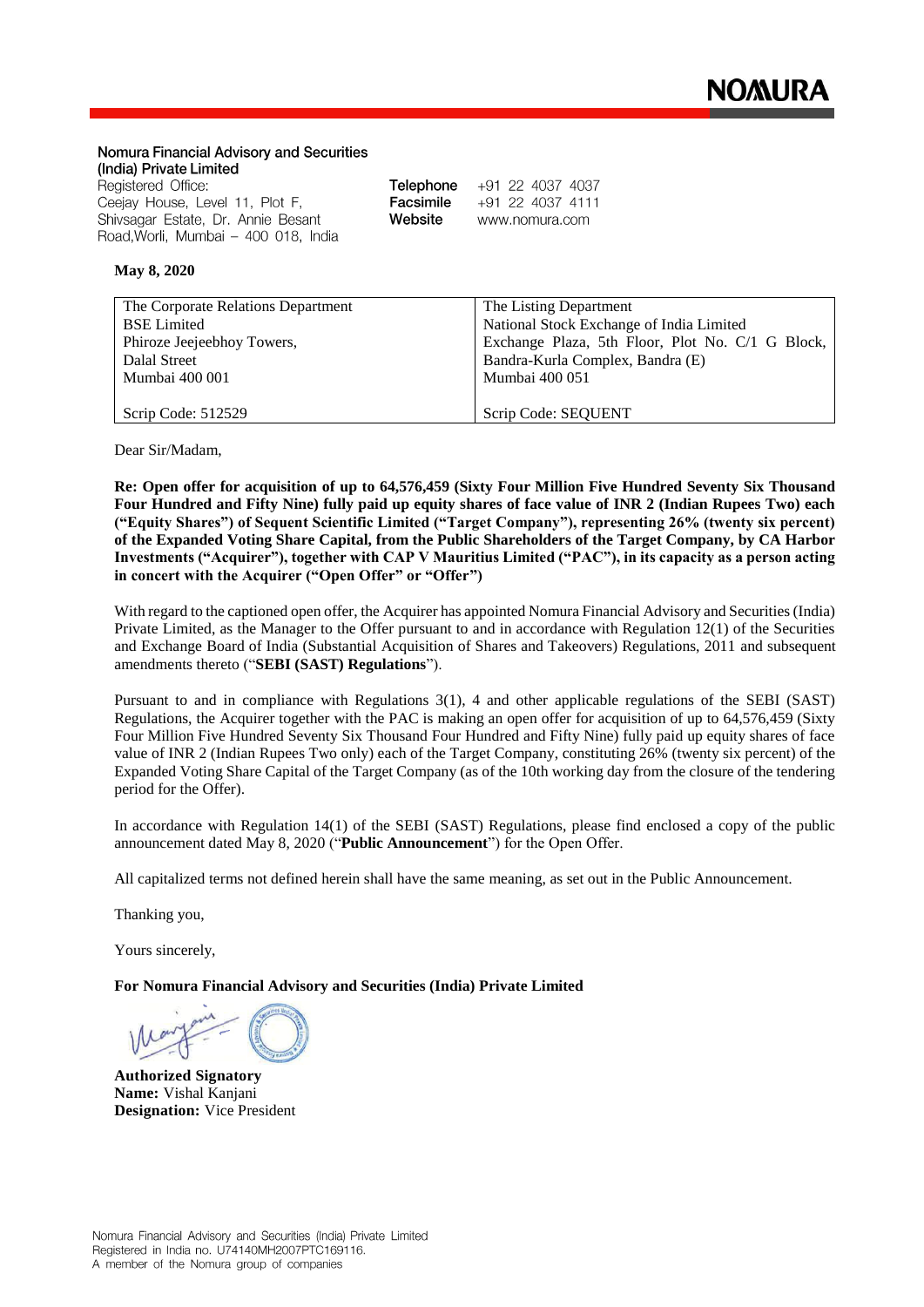## **PUBLIC ANNOUNCEMENT UNDER REGULATIONS 3(1) AND 4 READ WITH REGULATIONS 13(1) AND 15(1) OF THE SECURITIES AND EXCHANGE BOARD OF INDIA (SUBSTANTIAL ACQUISITION OF SHARES AND TAKEOVERS) REGULATIONS, 2011, AS AMENDED**

### **FOR THE ATTENTION OF THE PUBLIC SHAREHOLDERS OF SEQUENT SCIENTIFIC LIMITED**

**Open offer for acquisition of up to 64,576,459 (Sixty Four Million Five Hundred Seventy Six Thousand Four Hundred and Fifty Nine) fully paid up equity shares of face value of INR 2 (Indian Rupees Two) each ("Equity Shares") of Sequent Scientific Limited ("Target Company"), representing 26% (twenty six percent) of the Expanded Voting Share Capital (***as defined below***), from the Public Shareholders (***as defined below***) of the Target Company, by CA Harbor Investments ("Acquirer"), together with CAP V Mauritius Limited ("PAC"), in its**  capacity as a person acting in concert with the Acquirer ("Open Offer" or "Offer").

This public announcement ("**Public Announcement**" or "**PA**") is being issued by Nomura Financial Advisory and Securities (India) Private Limited, the manager to the Offer (the "**Manager**"), for and on behalf of the Acquirer and the PAC, to the Public Shareholders (*as defined below*) of the Target Company, pursuant to and in compliance with Regulation 3(1), Regulation 4 and other applicable regulations of the Securities and Exchange Board of India (Substantial Acquisition of Shares and Takeovers) Regulations, 2011 and subsequent amendments thereto ("**SEBI (SAST) Regulations**").

For the purposes of this Public Announcement, the following terms shall have the meanings assigned to them below:

- a) "**Ascent**" means Ascent India Fund III acting through Unit Trust of India Investment Advisory Services Limited;
- b) "**Public Shareholders**" shall mean all the shareholders of the Target Company excluding: (i) the promoter and members of the promoter group of the Target Company, (ii) the Acquirer, the PAC, the persons deemed to be acting in concert with the Acquirer and the PAC, (iii) Ascent, (iv) the parties to the SPA (*as defined below*) and Ascent SPA (*as defined below*), and any persons deemed to be acting in concert with the parties to the SPA and Ascent SPA respectively, (v) the SeQuent Scientific Employee Stock Option Plan Trust of the Target Company, and (vi) the shareholders whose unclaimed shares have been transferred by the Target Company to the Investor Education and Protection Fund;
- c) **"Stock Exchanges"** means BSE Limited and National Stock Exchange of India Limited; and
- d) **"Expanded Voting Share Capital"** means the total voting equity share capital of the Target Company on a fully diluted basis as of the tenth (10th) working day from the closure of the tendering period of the Open Offer. This includes all the 4,934,750 Equity Shares, which have been allotted to the SeQuent Scientific Employee Stock Option Plan Trust, in respect of the Target Company's employee stock option (ESOP) plan, as on date.

#### **1. Offer Details**

1.1. **Open Offer Size:** Up to 64,576,459 (Sixty Four Million Five Hundred Seventy Six Thousand Four Hundred and Fifty Nine) Equity Shares of the Target Company ("**Offer Shares**"), constituting 26% (twenty six percent) of the Expanded Voting Share Capital, subject to the terms and conditions mentioned in this Public Announcement, and to be set out in the detailed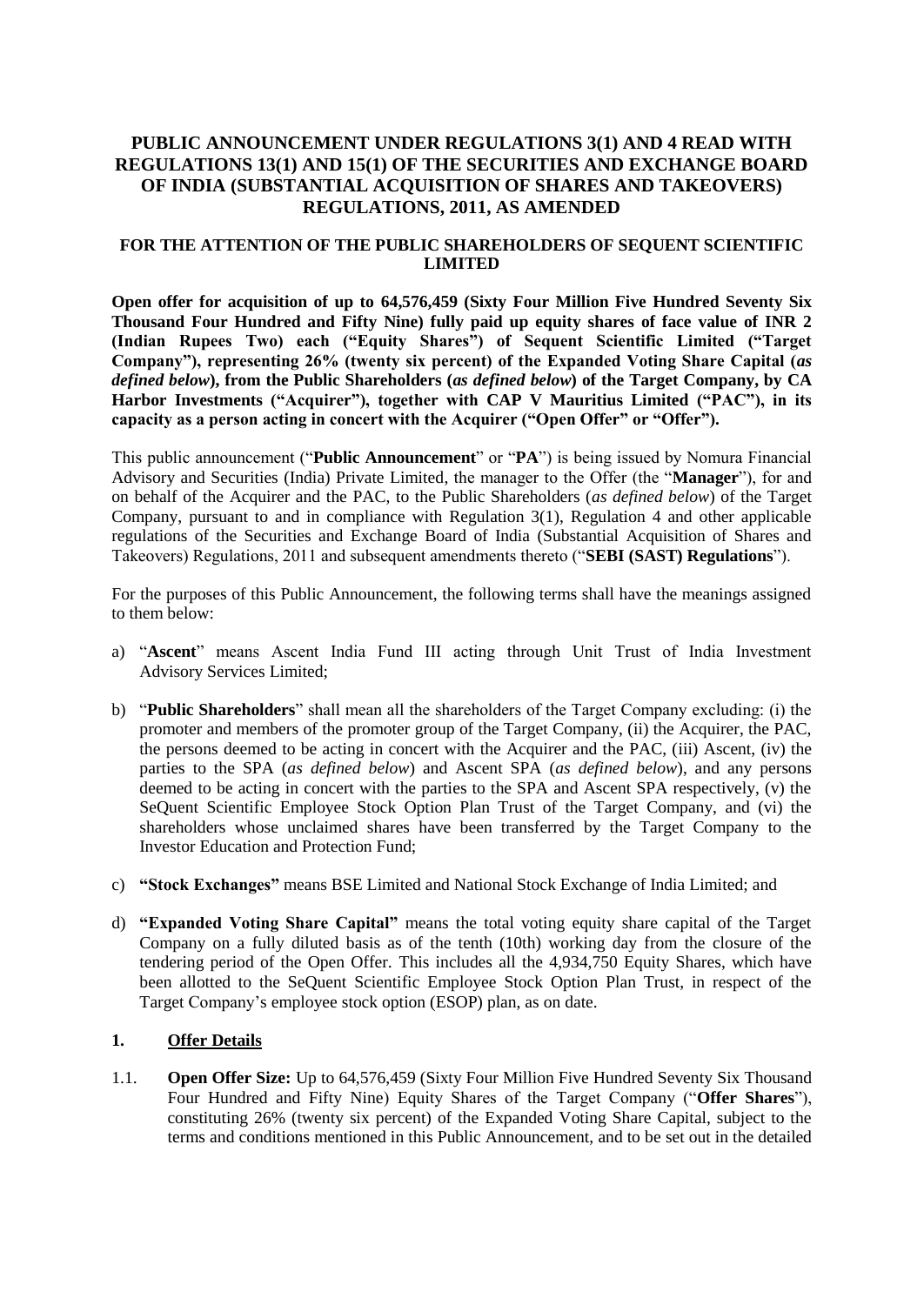public statement ("**DPS**") and the letter of offer ("**LoF**") that are proposed to be issued in accordance with the SEBI (SAST) Regulations.

- 1.2. **Offer Price / Consideration:** The Offer is being made at a price of INR 86 (Indian Rupees Eighty Six only) per Offer Share (the "**Offer Price**"), that will be offered to the Public Shareholders who validly tender their Equity Shares in the Open Offer. The Offer Price is arrived at in accordance with Regulation 8(2) of the SEBI (SAST) Regulations. Assuming full acceptance of the Open Offer, the total consideration payable by the Acquirer, in accordance with the SEBI (SAST) Regulations will be INR 5,553,575,474 (Indian Rupees Five Billion Five Hundred Fifty Three Million Five Hundred Seventy Five Thousand Four Hundred and Seventy Four only) ("**Offer Consideration**").
- 1.3. **Mode of Payment:** The Offer Price is payable in cash by the Acquirer in accordance with Regulation 9(1) (a) of the SEBI (SAST) Regulations.
- 1.4. **Type of Offer:** This Open Offer is a mandatory offer in compliance with Regulation 3(1) and Regulation 4 of the SEBI (SAST) Regulations, pursuant to the substantial acquisition of shares, voting rights and control of and over the Target Company.

## **2. Transaction which has triggered the Open Offer obligations (Underlying Transaction)**

- 2.1. The Acquirer has entered into a sale and purchase agreement dated May 8, 2020 (the "**SPA**"), wherein it is proposed that the Acquirer shall purchase up to 111,572,710 (One Hundred Eleven Million Five Hundred Seventy Two Thousand Seven Hundred and Ten) Equity Shares of the Target Company from the Sellers (*as defined below*), which constitutes 44.92% of the Expanded Voting Share Capital, subject to the conditions and in accordance with the terms of the SPA. The sale of such Equity Shares under the SPA is proposed to be executed at a price of INR 86 (Indian Rupees Eighty Six only) per Equity Share.
- 2.2. Simultaneously with the SPA, the Acquirer has entered into a separate share purchase agreement dated May 8, 2020 with Ascent (the "**Ascent SPA**"), wherein it is proposed that the Acquirer shall purchase up to 14,138,395 (Fourteen Million One Hundred Thirty Eight Thousand Three Hundred and Ninety Five) Equity Shares of the Target Company from Ascent, which constitutes 5.69% of the Expanded Voting Share Capital, subject to the conditions and in accordance with the terms of the Ascent SPA. The sale of such Equity Shares under the Ascent SPA is proposed to be executed at a price of INR 86 (Indian Rupees Eighty Six only) per Equity Share.
- 2.3. The Acquirer shall acquire:
	- (i) up to 62,595,375 Equity Shares of the Target Company under the SPA, constituting up to 25.20% of the Expanded Voting Share Capital, during the offer period, after depositing 100% of the Offer Consideration in cash in escrow in accordance with Regulation 22 (2) of SEBI (SAST) Regulations, subject to receipt of necessary regulatory approvals and fulfilment of other conditions as set out in the SPA ("**Tranche 1A**") and upon completion of the transactions contemplated in Tranche 1A, the Acquirer shall acquire control over the Target Company;
	- (ii) up to 24,477,370 Equity Shares of the Target Company under the SPA, constituting up to 9.86% of the Expanded Voting Share Capital, during the offer period, after completion of Tranche 1A, subject to fulfilment of certain conditions as set out in the SPA ("**Tranche 1B**"); Tranche 1A and Tranche 1B are collectively referred to as "**Tranche 1**";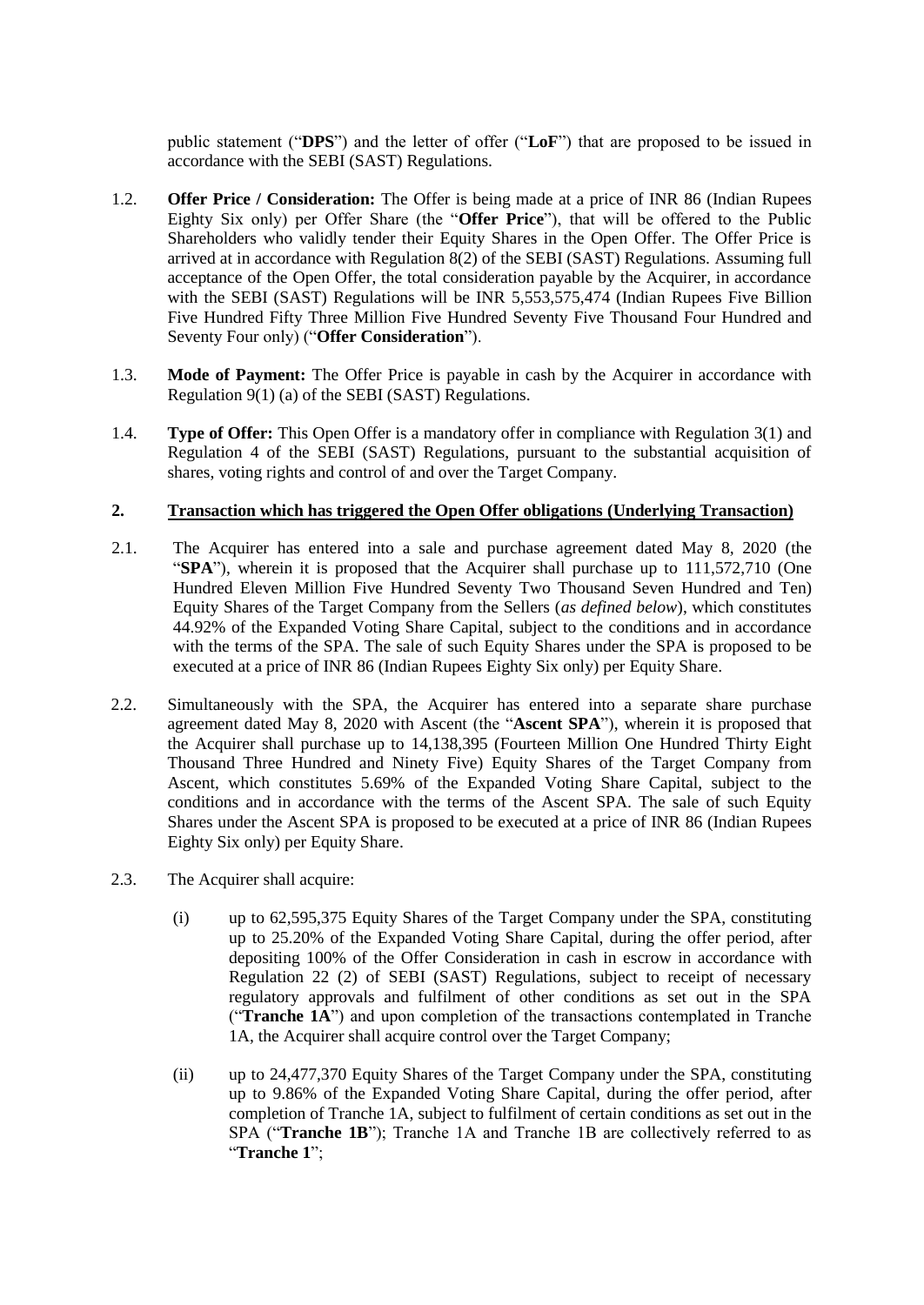- (iii) the Acquirer shall acquire up to 14,138,395 Equity Shares, constituting up to 5.69% of the Expanded Voting Share Capital under the Ascent SPA, after completion of the Open Offer (within twenty-six weeks from the expiry of the offer period), subject to fulfilment of certain conditions as set out in the Ascent SPA; and
- (iv) the Acquirer shall acquire up to 24,499,965 Equity Shares, constituting up to 9.86% of the Expanded Voting Share Capital under the SPA, after completion of the Open Offer (within twenty-six weeks from the expiry of the offer period), subject to fulfilment of certain conditions as set out in the SPA ("**Tranche 2**"). In addition, upon fulfilment of certain conditions in the SPA, Mr. K.R. Ravishankar, who is a part of the promoter group of the Target Company, may sell, and the Acquirer may purchase, up to 27,899,930 Equity Shares constituting 11.23% of the Expanded Voting Share Capital of the Target Company held by Mr. K.R. Ravishankar, on the same terms and conditions as set out in the SPA. Such transaction, if completed, shall be a part of Tranche 2.

Given the intent of the Acquirer, to acquire and exercise control of the Target Company pursuant to the SPA, this mandatory Open Offer is being made by the Acquirer, in compliance with Regulations 3(1) and 4 of the SEBI (SAST) Regulations.

2.4. The proposed sale and purchase of Equity Shares under the SPA and the Ascent SPA are collectively referred to as the "**Underlying Transaction**". A tabular summary of the Underlying Transaction is set out below:

| <b>Type of</b><br>transact<br>ion | <b>Mode of</b><br>transaction<br>(Agreement/                                               | <b>Shares/Voting rights</b><br>acquired/proposed to<br>be acquired |                                                                                                         | <b>Total</b><br>consideration<br>for shares/ | <b>Mode</b><br>of<br>payme | <b>Regulation</b><br>which has<br>triggered                         |
|-----------------------------------|--------------------------------------------------------------------------------------------|--------------------------------------------------------------------|---------------------------------------------------------------------------------------------------------|----------------------------------------------|----------------------------|---------------------------------------------------------------------|
| (direct /<br>indirect)            | Allotment/<br>market<br>purchase)                                                          | <b>Number</b>                                                      | $%$ vis-à-vis<br>total<br>Equity/<br><b>Expanded</b><br><b>Voting</b><br><b>Share</b><br><b>Capital</b> | voting rights<br>acquired<br>(INR)           | nt                         |                                                                     |
| Direct<br>(Tranche<br>1A)         | Agreement<br>and settled<br>off market<br>(SPA)                                            | 62,595,375                                                         | 25.20%                                                                                                  | 5,383,202,250                                | Cash                       | Regulations<br>$3(1)$ and 4 of<br>the SEBI<br>(SAST)<br>Regulations |
| Direct<br>(Tranche<br>1B)         | Agreement<br>and may be<br>settled either<br>on market or<br>off market<br>(SPA)           | 24,477,370                                                         | 9.86%                                                                                                   | 2,105,053,820                                | Cash                       | Regulations<br>$3(1)$ and 4 of<br>the SEBI<br>(SAST)<br>Regulations |
| Direct                            | Agreement<br>and may be<br>settled either<br>on market or<br>off market<br>(Ascent<br>SPA) | Up to<br>14,138,395                                                | Up to<br>5.69%                                                                                          | Up to<br>1,215,901,970                       | Cash                       | Regulations<br>$3(1)$ and 4 of<br>the SEBI<br>(SAST)<br>Regulations |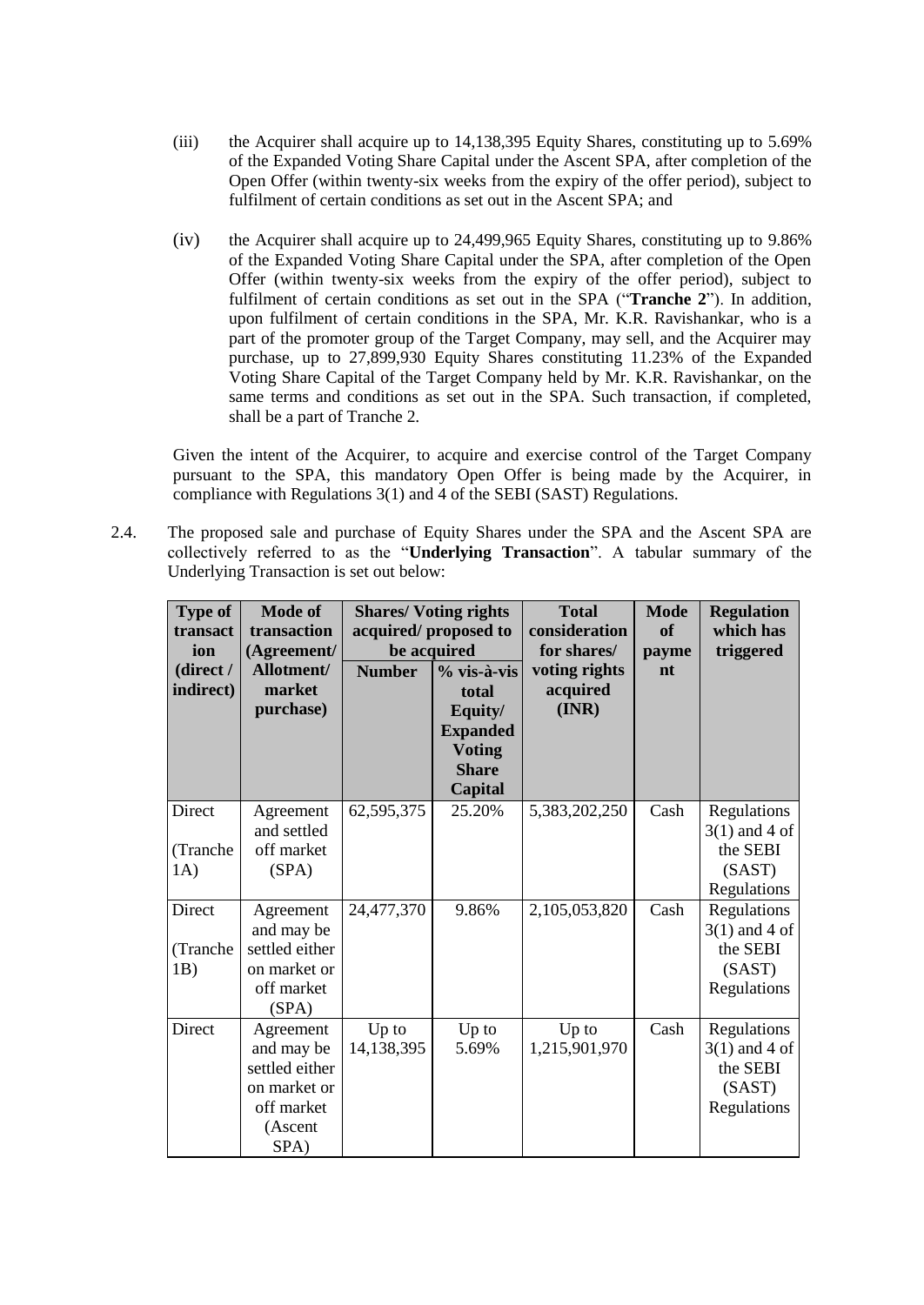| Type of<br>transact | <b>Mode of</b><br>transaction | <b>Shares/Voting rights</b><br>acquired/proposed to |         | <b>Total</b><br>consideration | <b>Mode</b><br>of | <b>Regulation</b><br>which has |
|---------------------|-------------------------------|-----------------------------------------------------|---------|-------------------------------|-------------------|--------------------------------|
| ion                 | (Agreement/                   | be acquired                                         |         | for shares/                   | payme             | triggered                      |
| Direct              | Agreement                     | $Up$ to                                             | $Up$ to | $Up$ to                       | Cash              | Regulations                    |
|                     | and may be                    | 24,499,965                                          | 9.86%   | 2,106,996,990                 |                   | $3(1)$ and 4 of                |
| (Tranche            | settled either                |                                                     |         |                               |                   | the SEBI                       |
| $(2)^{*}$           | on market or                  |                                                     |         |                               |                   | (SAST)                         |
|                     | off market                    |                                                     |         |                               |                   | Regulations                    |
|                     | (SPA)                         |                                                     |         |                               |                   |                                |

**\*** *\*In addition, upon fulfilment of certain conditions in the SPA, Mr. K.R. Ravishankar, who is a part of the promoter group of the Target Company, may sell, and the Acquirer may purchase, up to 27,899,930 Equity Shares constituting 11.23% of the Expanded Voting Share Capital of the Target Company held by Mr. K.R. Ravishankar, on the same terms and conditions as set out in the SPA. Such transaction, if completed, shall be a part of Tranche 2.*

## **3. Details of the Acquirer / PAC:**

| <b>Details</b>                                                                                                  | <b>Acquirer</b>                                                                                                                                                                                                                                                 | <b>PAC</b>                                                                                                                                                                                        | <b>Total</b> |
|-----------------------------------------------------------------------------------------------------------------|-----------------------------------------------------------------------------------------------------------------------------------------------------------------------------------------------------------------------------------------------------------------|---------------------------------------------------------------------------------------------------------------------------------------------------------------------------------------------------|--------------|
| Name                                                                                                            | <b>CA Harbor Investments</b><br>(formerly known as CA<br>Shore Investments)                                                                                                                                                                                     | <b>CAP V Mauritius</b><br>Limited                                                                                                                                                                 |              |
| Address                                                                                                         | <b>GFin Corporate Services</b><br>Limited, Level 6, GFin<br>Tower, 42 Hotel Street,<br>Cybercity, Ebene 72201,<br><b>Mauritius</b>                                                                                                                              | <b>GFin Corporate Services</b><br>Limited, Level 6, GFin<br>Tower, 42 Hotel Street,<br>Cybercity, Ebene 72201,<br>Mauritius                                                                       |              |
| Name(s)<br>of<br>persons<br>in<br>control/promoter<br>of<br>Acquirer<br>S.<br>Acquirer<br>where<br>is a Company | CA Harbor Investments is<br>indirectly owned and<br>controlled by CAP V<br>Mauritius Limited                                                                                                                                                                    | <b>CAP V Mauritius</b><br>Limited is ultimately<br>sponsored and managed<br>by The Carlyle Group<br>Inc. (NASDAQ:CG).                                                                             |              |
| of<br>Name<br>the<br>Group, if any, to<br>which<br>the<br>Acquirer / PAC<br>belongs to                          | The Acquirer belongs to<br>the group of entities doing<br>business globally as, 'The<br>Carlyle Group'. The<br>Acquirer is an indirect<br>subsidiary of the PAC.<br>The PAC is ultimately<br>sponsored and managed by<br>The Carlyle Group Inc.<br>(NASDAQ:CG). | The PAC belongs to the<br>group of entities doing<br>business globally as,<br>'The Carlyle Group'.<br>The PAC is ultimately<br>sponsored and managed<br>by The Carlyle Group<br>Inc. (NASDAQ:CG). |              |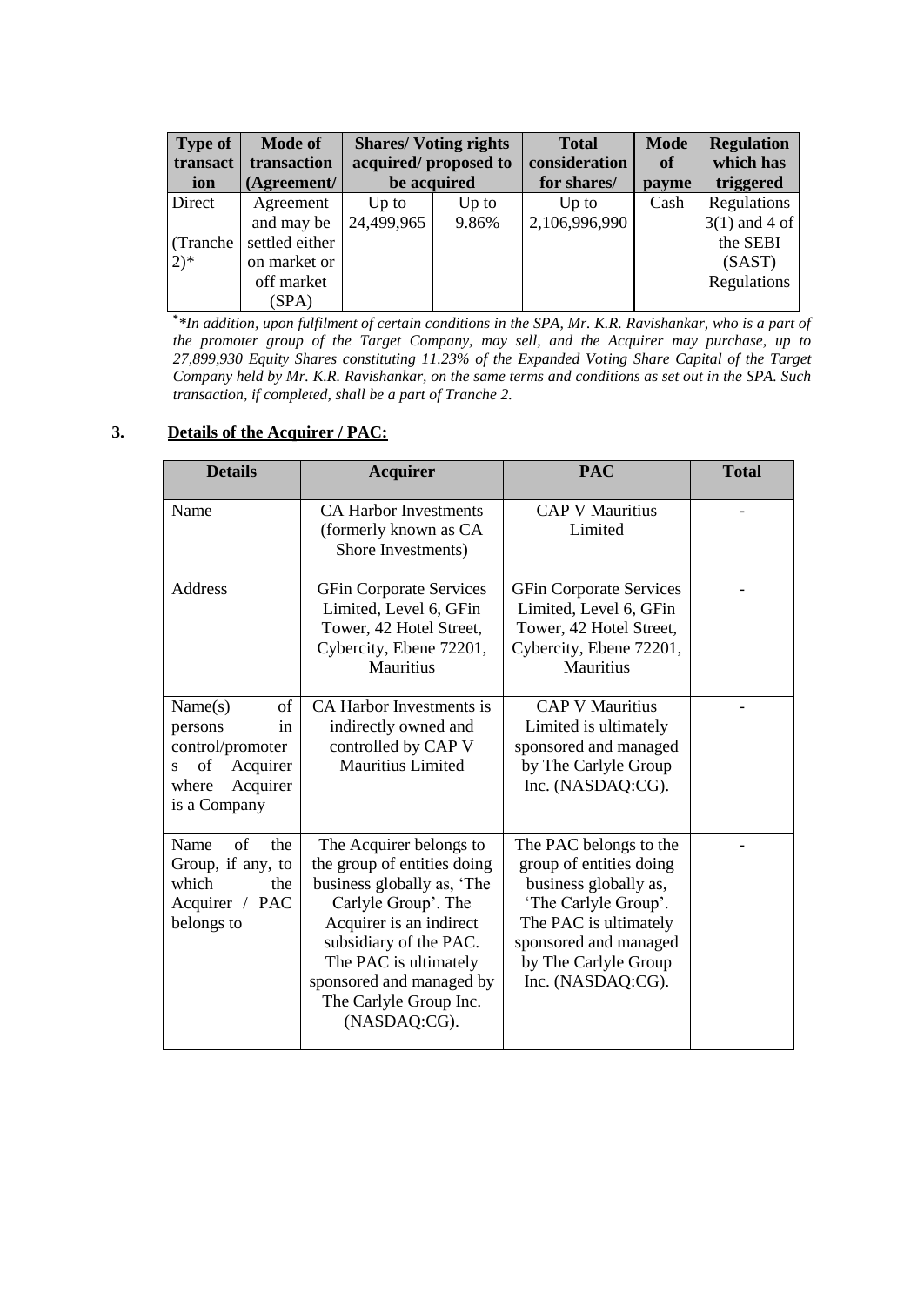| Pre-transaction                                                                                                                                | Nil                                                                                                         | <b>Nil</b> | <b>Nil</b>                                                                                                                       |
|------------------------------------------------------------------------------------------------------------------------------------------------|-------------------------------------------------------------------------------------------------------------|------------|----------------------------------------------------------------------------------------------------------------------------------|
| shareholding                                                                                                                                   |                                                                                                             |            |                                                                                                                                  |
| Number                                                                                                                                         |                                                                                                             |            |                                                                                                                                  |
| of<br>$\%$<br>total                                                                                                                            |                                                                                                             |            |                                                                                                                                  |
| share capital                                                                                                                                  |                                                                                                             |            |                                                                                                                                  |
| Proposed<br>shareholding<br>after<br>the<br>acquisition<br>of<br>shares (including<br>Offer<br>Shares)<br>which<br>triggered<br>the Open Offer | Maximum of 183,794,536<br><b>Equity Shares constituting</b><br>74% of the Expanded<br>Voting Share Capital* | Nil        | Maximum<br>of<br>183,794,536<br>Equity<br><b>Shares</b><br>constituting<br>74% of the<br>Expanded<br>Voting<br>Share<br>Capital* |
| other<br>Any<br>in<br>the<br>interest<br><b>Target Company</b>                                                                                 | None                                                                                                        | None       | None                                                                                                                             |

*\* Assuming full acceptance in the Offer and assuming there are no other non-resident shareholders in the Target Company, except the Acquirer, after completion of the Offer.*

# **4. Details of the Sellers (i.e. selling shareholders under the SPA)\*:**

| <b>Name</b>                         | Part of<br>promoter | Details of shares/voting rights held by the selling<br>shareholders |                                                                              |                                               |                                                                              |
|-------------------------------------|---------------------|---------------------------------------------------------------------|------------------------------------------------------------------------------|-----------------------------------------------|------------------------------------------------------------------------------|
|                                     | group<br>(Yes/No)   | <b>Pre Transaction****</b>                                          |                                                                              | <b>Post Transaction</b>                       |                                                                              |
|                                     |                     | Number of<br><b>Equity</b><br><b>Shares</b>                         | $%$ vis-à-vis<br><b>Expanded</b><br><b>Voting</b><br><b>Share</b><br>Capital | <b>Number of</b><br><b>Equity</b><br>Shares** | % vis-à-vis<br><b>Expanded</b><br><b>Voting</b><br><b>Share</b><br>Capital** |
| Krishna Kumar<br>Nair               | Yes                 | 500,000                                                             | 0.20%                                                                        | N <sub>il</sub>                               | Nil                                                                          |
| Yalavarthy Usha<br>Rani             | Yes                 | 150,000                                                             | 0.06%                                                                        | Nil                                           | Nil                                                                          |
| Rajitha<br>Gopalakrishnan           | Yes                 | 575,000                                                             | 0.23%                                                                        | <b>Nil</b>                                    | N <sub>il</sub>                                                              |
| Padmakumar<br>Karunakaran<br>Pillai | Yes                 | 5,000                                                               | $0.00\%$                                                                     | N <sub>il</sub>                               | N <sub>il</sub>                                                              |
| Vineetha<br>Mohanakumar<br>Pillai   | Yes                 | 500,000                                                             | 0.20%                                                                        | Nil                                           | <b>Nil</b>                                                                   |
| Arun Kumar<br>Pillai***             | Yes                 | 23,499,965                                                          | 9.46%                                                                        | $\sqrt[#]{1}$ to up to<br>23,499,965          | $*$ Nil to up<br>to 9.46%                                                    |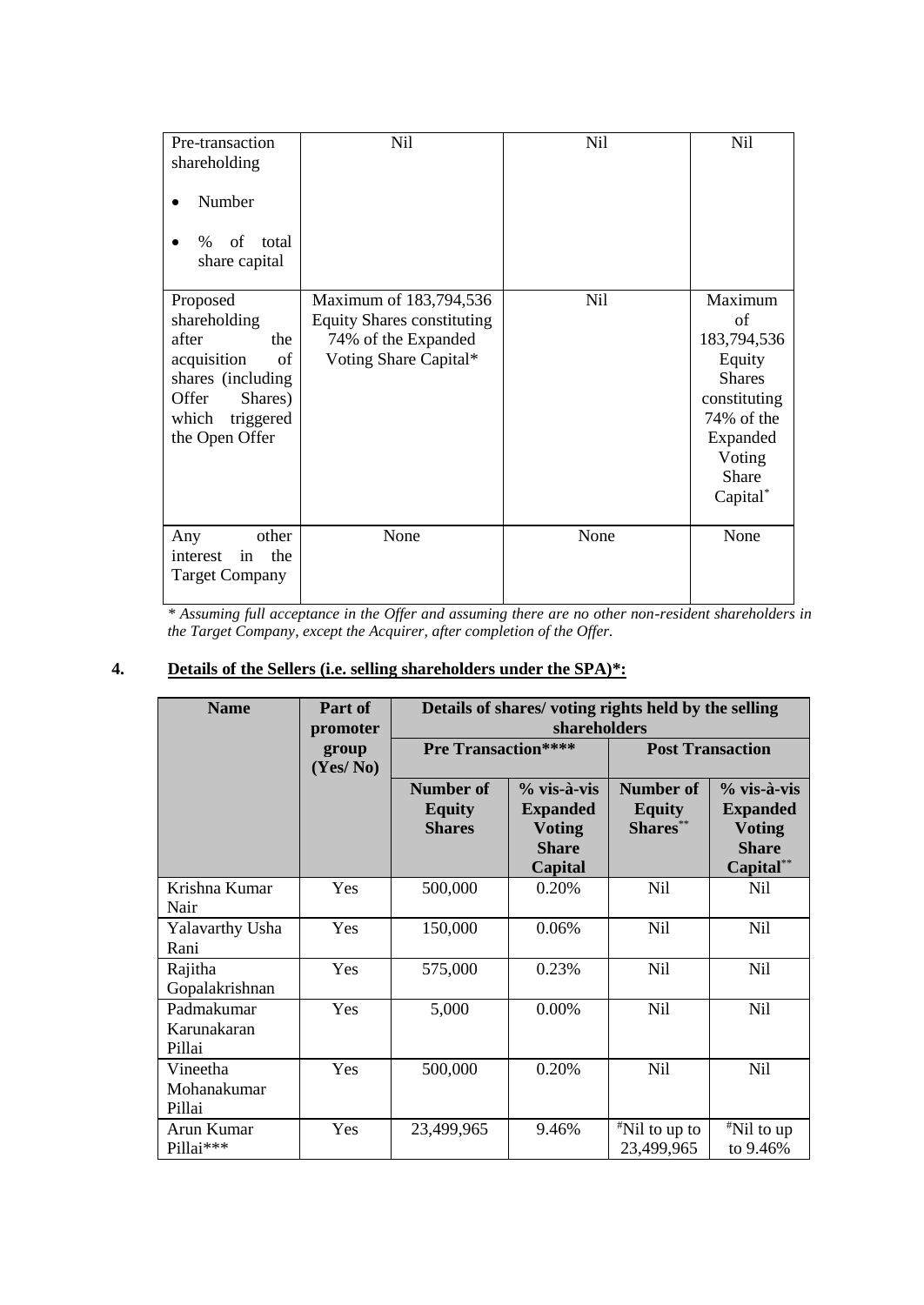| <b>Name</b>                                 | Part of<br>promoter | Details of shares/voting rights held by the selling<br>shareholders |                                                                              |                                               |                                                                              |
|---------------------------------------------|---------------------|---------------------------------------------------------------------|------------------------------------------------------------------------------|-----------------------------------------------|------------------------------------------------------------------------------|
|                                             | group<br>(Yes/No)   | <b>Pre Transaction****</b>                                          |                                                                              | <b>Post Transaction</b>                       |                                                                              |
|                                             |                     | <b>Number of</b><br><b>Equity</b><br><b>Shares</b>                  | $%$ vis-à-vis<br><b>Expanded</b><br><b>Voting</b><br><b>Share</b><br>Capital | <b>Number of</b><br><b>Equity</b><br>Shares** | % vis-à-vis<br><b>Expanded</b><br><b>Voting</b><br><b>Share</b><br>Capital** |
| Deepa Arun<br>Kumar***                      | Yes                 | 500,000                                                             | 0.20%                                                                        | $\sqrt{\frac{H}{N}}$ Nil to up to<br>500,000  | <sup>#</sup> Nil to up<br>to 0.20%                                           |
| Hemalatha Pillai<br>Aditya Arun<br>Kumar*** | Yes<br>Yes          | 514,810<br>500,000                                                  | 0.21%<br>0.20%                                                               | Nil<br>"Nil to up to<br>500,000               | Nil<br>$\overline{\text{M}}$ Nil to up<br>to 0.20%                           |
| Tarini Arun<br>Kumar                        | Yes                 | 500,000                                                             | 0.20%                                                                        | Nil                                           | Nil                                                                          |
| Sajitha Pillai                              | Yes                 | 575,000                                                             | 0.23%                                                                        | Nil                                           | Nil                                                                          |
| Chayadeep<br>Properties Private<br>Limited  | Yes                 | 5,380,555                                                           | 2.17%                                                                        | Nil                                           | Nil                                                                          |
| Chayadeep<br><b>Ventures LLP</b>            | Yes                 | 25,125,000                                                          | 10.12%                                                                       | Nil                                           | Nil                                                                          |
| <b>Agnus Holdings</b><br>Private Limited    | Yes                 | 1,301,150                                                           | 0.52%                                                                        | Nil                                           | Nil                                                                          |
| Devicam Capital<br><b>LLP</b>               | Yes                 | 3,788,670                                                           | 1.53%                                                                        | Nil                                           | Nil                                                                          |
| Pronomz<br><b>Ventures LLP</b>              | Yes                 | 27,000,000                                                          | 10.87%                                                                       | Nil                                           | Nil                                                                          |
| <b>Agnus Capital</b><br><b>LLP</b>          | Yes                 | 21,157,560                                                          | 8.52%                                                                        | Nil                                           | Nil                                                                          |
| <b>Total</b>                                |                     | 111,572,710                                                         | 44.92%                                                                       | "Nil to up<br>to<br>24,499,965                | "Nil to up<br>to 9.86%                                                       |

*\*In addition to the Sellers mentioned in the above table, upon fulfilment of certain conditions in the SPA, Mr. K.R. Ravishankar, who is a part of the promoter group of the Target Company, may sell, and the Acquirer may purchase, up to 27,899,930 Equity Shares constituting 11.23% of the Expanded Voting Share Capital of the Target Company held by Mr. K.R. Ravishankar, on the same terms and conditions as set out in the SPA. Such transaction, if completed, shall be a part of Tranche 2.* 

*\*\* Assuming full acceptance in the Offer and assuming non-resident shareholding in the Target Company (excluding that of the Acquirer) after completion of the Offer is nil.*

*\*\*\*The Equity Shares held by Mr. Arun Kumar Pillai, Ms. Deepa Arun Kumar and Mr. Aditya Arun Kumar are proposed to be acquired as part of Tranche 2 under the SPA. The number of Equity Shares to be acquired from Mr. Arun Kumar Pillai will be calculated based on the number of Equity Shares*  validly tendered by the Public Shareholders and accepted in the Offer and the non-resident *shareholding in the Target (excluding the Acquirer) after the Offer, such that after acquisition of such Equity Shares by the Acquirer from Mr. K.R. Ravishankar (if applicable) and Ascent (if applicable), Mr. Arun Kumar Pillai, Ms. Deepa Arun Kumar and Mr. Aditya Arun Kumar, the total non-resident shareholding in the Target Company (including the Acquirer) does not exceed 74%. Pursuant to the Offer and the consummation of the transactions contemplated under Tranche 1A, the Acquirer will acquire control over the Target Company and the Acquirer shall become the promoter of the Target*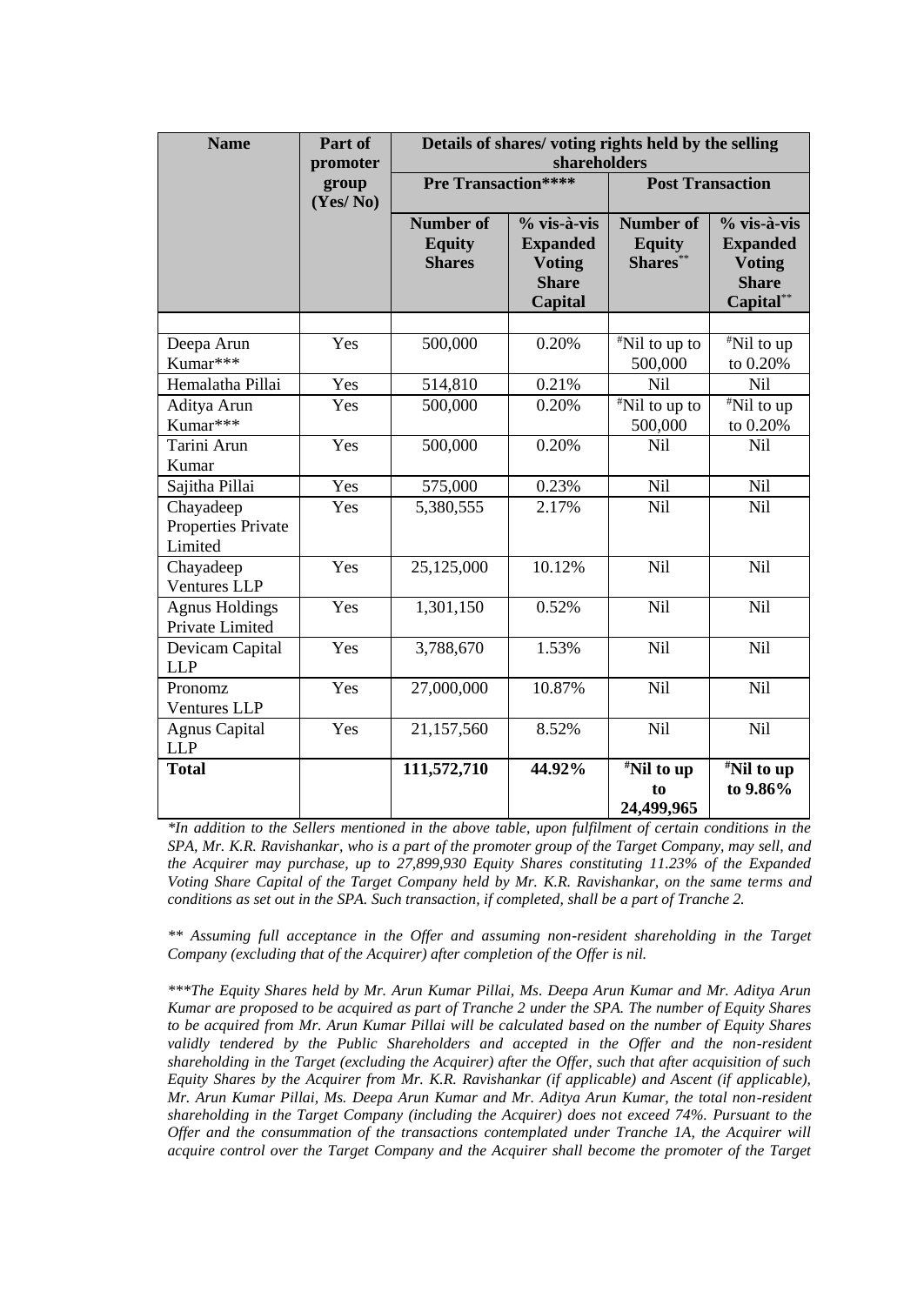*Company including in accordance with the provisions of SEBI (Listing Obligations and Disclosure Requirements) Regulations, 2015, as amended ("SEBI (LODR) Regulations"), and, the Sellers (and Mr. K.R. Ravishankar, if applicable) and their affiliates will cease to be the promoters of the Target Company. Accordingly, if Mr. K.R. Ravishankar, Mr. Arun Kumar Pillai, Ms. Deepa Arun Kumar and Mr. Aditya Arun Kumar continue to hold any residual shareholding after completion of Tranche 2 (and such residual shareholding taken together with the shareholding of their respective relatives in the Target Company, if any, after completion of Tranche 2, is less than 10%) then Mr. K.R. Ravishankar, Mr. Arun Kumar Pillai, Ms. Deepa Arun Kumar and Mr. Aditya Arun Kumar will, respectively, be reclassified from 'promoters or promoter group' to 'public', subject to receipt of necessary approvals required in terms of the SEBI (LODR) Regulations and conditions prescribed therein.* 

*\*\*\*\* For ease of completing the transactions, there may be consolidation of shareholding between Sellers, by way of inter-se promoter transfer, in compliance with applicable laws, wherein some of the Sellers may transfer their Equity Shares to one Seller entity, and the Acquirer will purchase the Equity Shares from such Seller entity. This proposed inter-se promoter transfer shall not have any impact on the open offer price.* 

*# The acceptance of Equity Shares in the Open Offer, the non-resident shareholding in the Target Company (other the Acquirer), the Equity Shares to be purchased from Ascent and Mr. K.R. Ravishankar (if applicable) will determine, the number of Equity Shares that will be purchased from Mr. Arun Kumar Pillai, Ms. Deepa Arun Kumar and Mr. Aditya Arun Kumar in Tranche 2.* 

### **5. Details of Ascent (i.e. selling shareholder under the Ascent SPA)**

Ascent is not a part of the promoter or promoter group of the Target Company. As of on date, Ascent holds 14,138,395 Equity Shares of the Target Company, constituting 5.69% of the Expanded Voting Share Capital ("**Ascent Shares**") and pursuant to the Ascent SPA, all, or part or none of the Ascent Shares may be acquired by the Acquirer (the number of Ascent Shares to be acquired, if any, shall be determined in accordance with the terms and conditions set out in the Ascent SPA). The Ascent Shares shall be acquired post completion of Tranche 1 and may be acquired prior to Tranche 2 completion under the SPA.

### **6. Target Company**

| Name:                          | Sequent Scientific Limited                                                                                                            |  |  |
|--------------------------------|---------------------------------------------------------------------------------------------------------------------------------------|--|--|
| CIN:                           | L99999MH1985PLC036685                                                                                                                 |  |  |
| <b>Registered Office:</b>      | 301, 3rd Floor, Dosti Pinnacle, Plot No. E7, Road No. 22,<br>Wagle Industrial Estate, Thane West – 400<br>604.<br>Maharashtra, India. |  |  |
| <b>Exchanges where listed:</b> | The Equity Shares of the Target Company are listed on the<br>following exchanges:                                                     |  |  |
|                                | (i) BSE Limited, Scrip ID: SEQUENT, Scrip Code: 512529                                                                                |  |  |
|                                | (ii) National Stock Exchange of India Limited, Symbol:<br><b>SEQUENT</b>                                                              |  |  |
|                                | The ISIN of the Target Company is INE807F01027.                                                                                       |  |  |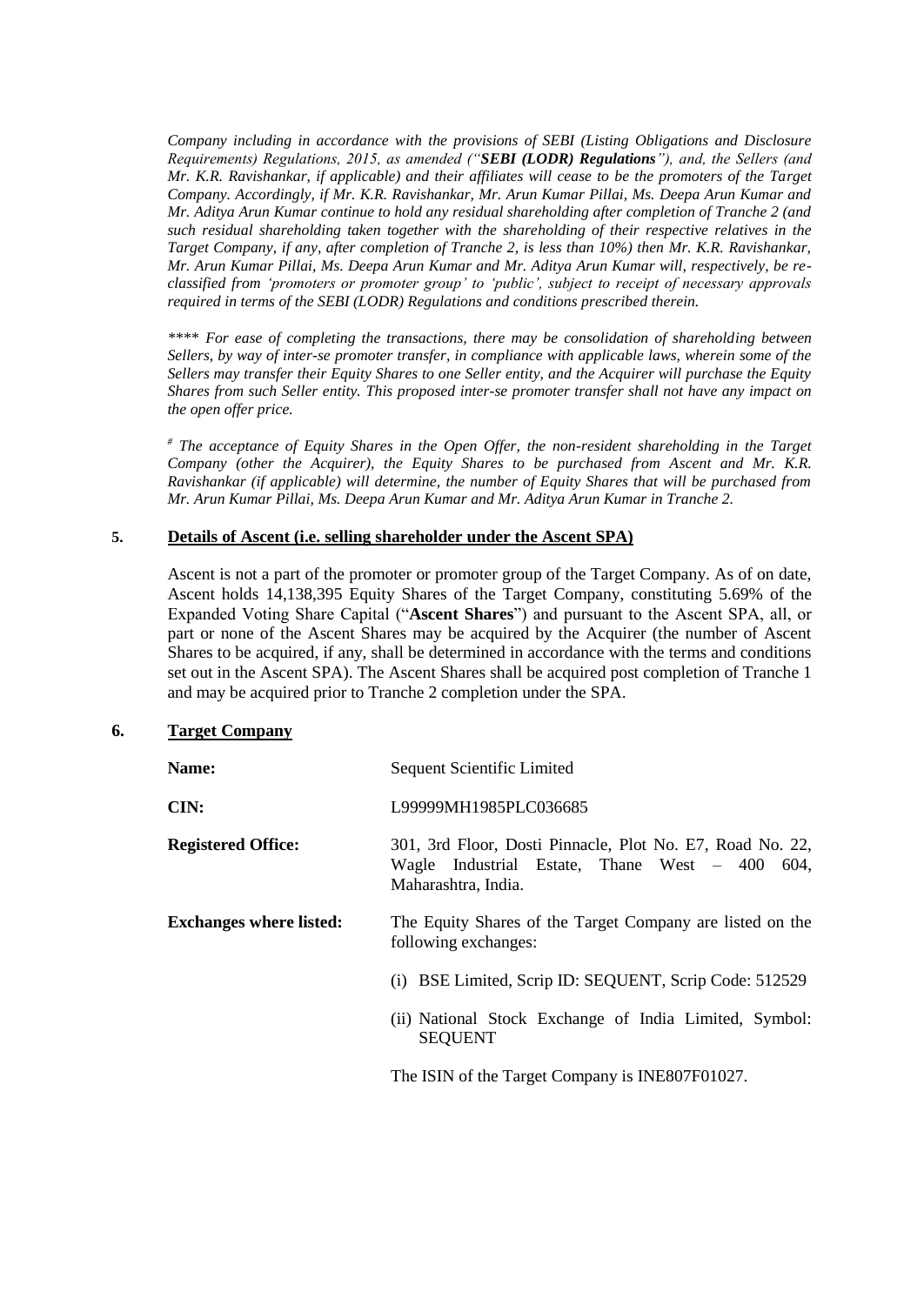## **7. Other Details regarding the Offer**

- 7.1. The DPS to be issued under the SEBI (SAST) Regulations shall be published in newspapers, within five working days of this public announcement, in accordance with Regulation 13(4) of the SEBI (SAST) Regulations. The DPS shall, *inter alia*, contain details of the Open Offer including detailed information on the Offer Price, the Acquirer, the PAC, the Target Company, the Sellers, the background to the Offer, the statutory approvals required (including for the Offer), relevant conditions (including the conditions precedent) as specified under the SPA, details of financial arrangements, other terms of the Open Offer and the conditions to the Open Offer.
- 7.2. The Open Offer is not conditional upon any minimum level of acceptance pursuant to the terms of Regulation 19(1) of the SEBI (SAST) Regulations. This Public Announcement is not being issued pursuant to a competing offer in terms of Regulation 20 of the SEBI (SAST) Regulations.
- 7.3. The Acquirer, the PAC and their respective directors, accept full responsibility for the information contained in this PA, and undertake that they are aware of and will comply with the obligations under the SEBI (SAST) Regulations. The Acquirer has adequate financial resources to meet its obligations under the Offer and has made firm financial arrangements for financing the acquisition of the Offer Shares, through verifiable means, in terms of Regulation 25(1) of the SEBI (SAST) Regulations.
- 7.4. This Offer and the Underlying Transaction are subject to the satisfaction of certain conditions precedent (including receipt of certain statutory and regulatory approvals) as specified under the SPA and Ascent SPA respectively. This Offer is also subject to the other terms and conditions mentioned in this Public Announcement, and as will be set out in the DPS and the LoF, proposed to be issued in accordance with the SEBI (SAST) Regulations.
- 7.5. All the information pertaining to the Target Company has been obtained from publicly available sources, and the accuracy thereof has not been independently verified by the Manager to the Open Offer.
- 7.6. In this Public Announcement, all references to "**Re.**" and "**Rs.**" and "**INR**" are references to Indian Rupees.

### **Issued by the Manager to the Offer:**



**Nomura Financial Advisory and Securities (India) Private Limited** Ceejay House, Level-11, Plot F, Shivsagar Estate, Dr Annie Besant Road, Worli, Mumbai, 400 018, Maharashtra, India Tel: +91 22 4037 4037 Fax: +91 22 4037 4111 Email: sequentscientificopenoffer@nomura.com Contact Person: Vishal Kanjani / Prithvi Ghag SEBI Registration Number: INM000011419

**Place:** Mumbai